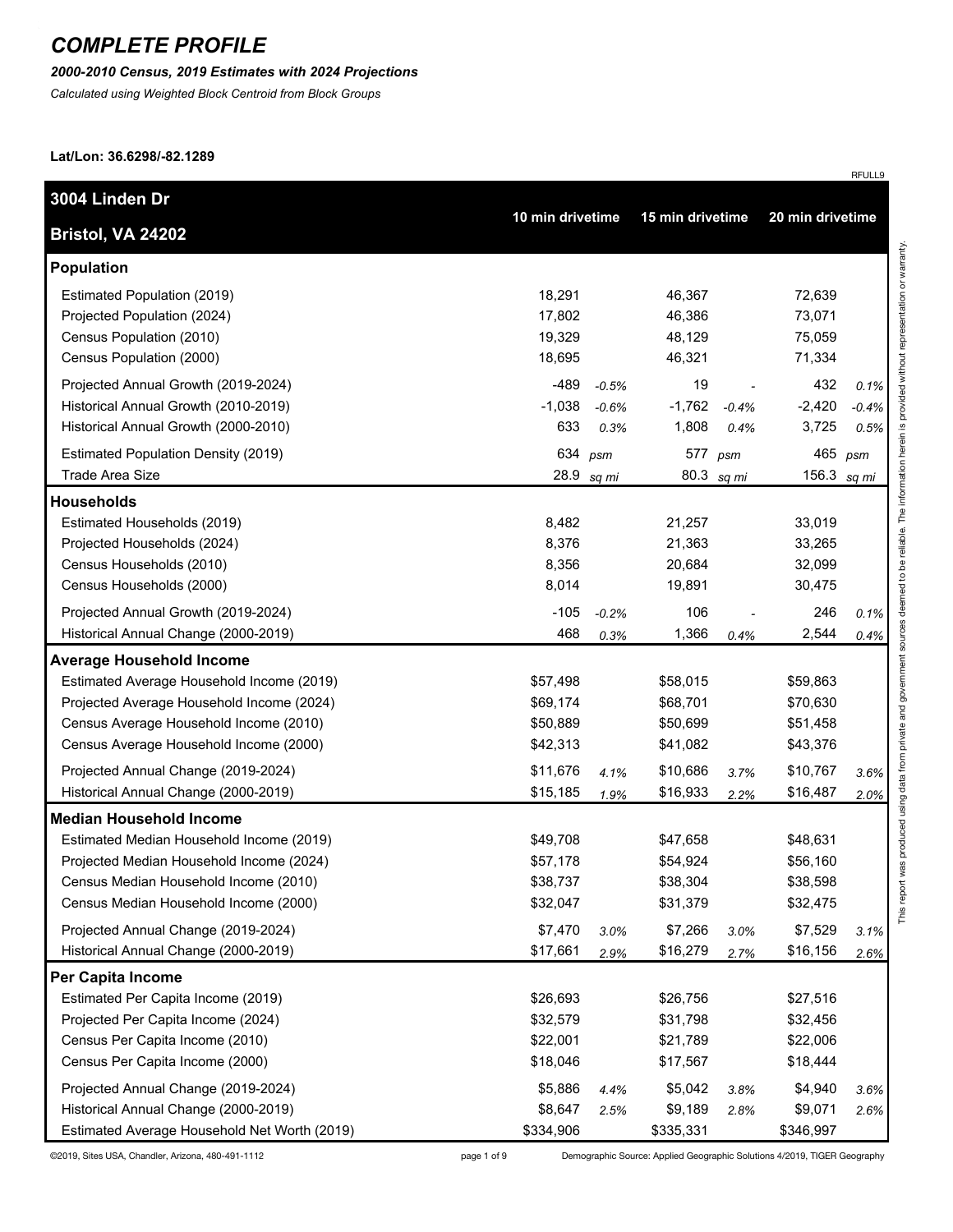### *2000-2010 Census, 2019 Estimates with 2024 Projections*

*Calculated using Weighted Block Centroid from Block Groups*

**Lat/Lon: 36.6298/-82.1289**

| 3004 Linden Dr                                |                  |       | 15 min drivetime |       |                  |       |
|-----------------------------------------------|------------------|-------|------------------|-------|------------------|-------|
| Bristol, VA 24202                             | 10 min drivetime |       |                  |       | 20 min drivetime |       |
| <b>Race and Ethnicity</b>                     |                  |       |                  |       |                  |       |
| Total Population (2019)                       | 18,291           |       | 46,367           |       | 72,639           |       |
| White (2019)                                  | 16,720           | 91.4% | 42,715           | 92.1% | 67,398           | 92.8% |
| Black or African American (2019)              | 799              | 4.4%  | 1,815            | 3.9%  | 2,506            | 3.5%  |
| American Indian or Alaska Native (2019)       | 54               | 0.3%  | 143              | 0.3%  | 202              | 0.3%  |
| Asian (2019)                                  | 208              | 1.1%  | 462              | 1.0%  | 711              | 1.0%  |
| Hawaiian or Pacific Islander (2019)           | 4                |       | 8                |       | 19               |       |
| Other Race (2019)                             | 133              | 0.7%  | 360              | 0.8%  | 580              | 0.8%  |
| Two or More Races (2019)                      | 373              | 2.0%  | 864              | 1.9%  | 1,222            | 1.7%  |
| Population < $18(2019)$                       | 3,616            | 19.8% | 8,820            | 19.0% | 13,464           | 18.5% |
| White Not Hispanic                            | 3,036            | 84.0% | 7,528            | 85.4% | 11,585           | 86.0% |
| <b>Black or African American</b>              | 173              | 4.8%  | 388              | 4.4%  | 542              | 4.0%  |
| Asian                                         | 54               | 1.5%  | 106              | 1.2%  | 166              | 1.2%  |
| Other Race Not Hispanic                       | 186              | 5.1%  | 393              | 4.5%  | 545              | 4.0%  |
| Hispanic                                      | 167              | 4.6%  | 405              | 4.6%  | 627              | 4.7%  |
| Not Hispanic or Latino Population (2019)      | 17,822           | 97.4% | 45,214           | 97.5% | 70,862           | 97.6% |
| Not Hispanic White                            | 16,458           | 92.3% | 42,088           | 93.1% | 66,421           | 93.7% |
| Not Hispanic Black or African American        | 786              | 4.4%  | 1,777            | 3.9%  | 2,459            | 3.5%  |
| Not Hispanic American Indian or Alaska Native | 47               | 0.3%  | 129              | 0.3%  | 180              | 0.3%  |
| Not Hispanic Asian                            | 207              | 1.2%  | 453              | 1.0%  | 700              | 1.0%  |
| Not Hispanic Hawaiian or Pacific Islander     | 4                |       | 8                |       | 13               |       |
| Not Hispanic Other Race                       |                  |       | 12               |       | 20               |       |
| Not Hispanic Two or More Races                | 321              | 1.8%  | 746              | 1.7%  | 1,070            | 1.5%  |
| Hispanic or Latino Population (2019)          | 468              | 2.6%  | 1,153            | 2.5%  | 1,777            | 2.4%  |
| Hispanic White                                | 262              | 56.0% | 627              | 54.4% | 977              | 55.0% |
| Hispanic Black or African American            | 13               | 2.8%  | 37               | 3.2%  | 47               | 2.7%  |
| Hispanic American Indian or Alaska Native     | 7                | 1.6%  | 14               | 1.2%  | 23               | 1.3%  |
| Hispanic Asian                                | 1                | 0.3%  | 9                | 0.8%  | 11               | 0.6%  |
| Hispanic Hawaiian or Pacific Islander         |                  |       |                  |       | 7                | 0.4%  |
| <b>Hispanic Other Race</b>                    | 133              | 28.3% | 348              | 30.2% | 560              | 31.5% |
| Hispanic Two or More Races                    | 52               | 11.1% | 117              | 10.2% | 152              | 8.6%  |
| Not Hispanic or Latino Population (2010)      | 19,073           | 98.7% | 47,399           | 98.5% | 73,893           | 98.4% |
| Hispanic or Latino Population (2010)          | 256              | 1.3%  | 730              | 1.5%  | 1,166            | 1.6%  |
| Not Hispanic or Latino Population (2000)      | 18,546           | 99.2% | 45,961           | 99.2% | 70,809           | 99.3% |
| Hispanic or Latino Population (2000)          | 149              | 0.8%  | 360              | 0.8%  | 526              | 0.7%  |
| Not Hispanic or Latino Population (2024)      | 17,311           | 97.2% | 45,074           | 97.2% | 71,033           | 97.2% |
| Hispanic or Latino Population (2024)          | 491              | 2.8%  | 1,313            | 2.8%  | 2,038            | 2.8%  |
| Projected Annual Growth (2019-2024)           | 23               |       | 160              |       | 261              |       |
| Historical Annual Growth (2000-2010)          | 107              | 7.2%  | 370              | 10.3% | 640              | 12.2% |

©2019, Sites USA, Chandler, Arizona, 480-491-1112 page 2 of 9 Demographic Source: Applied Geographic Solutions 4/2019, TIGER Geography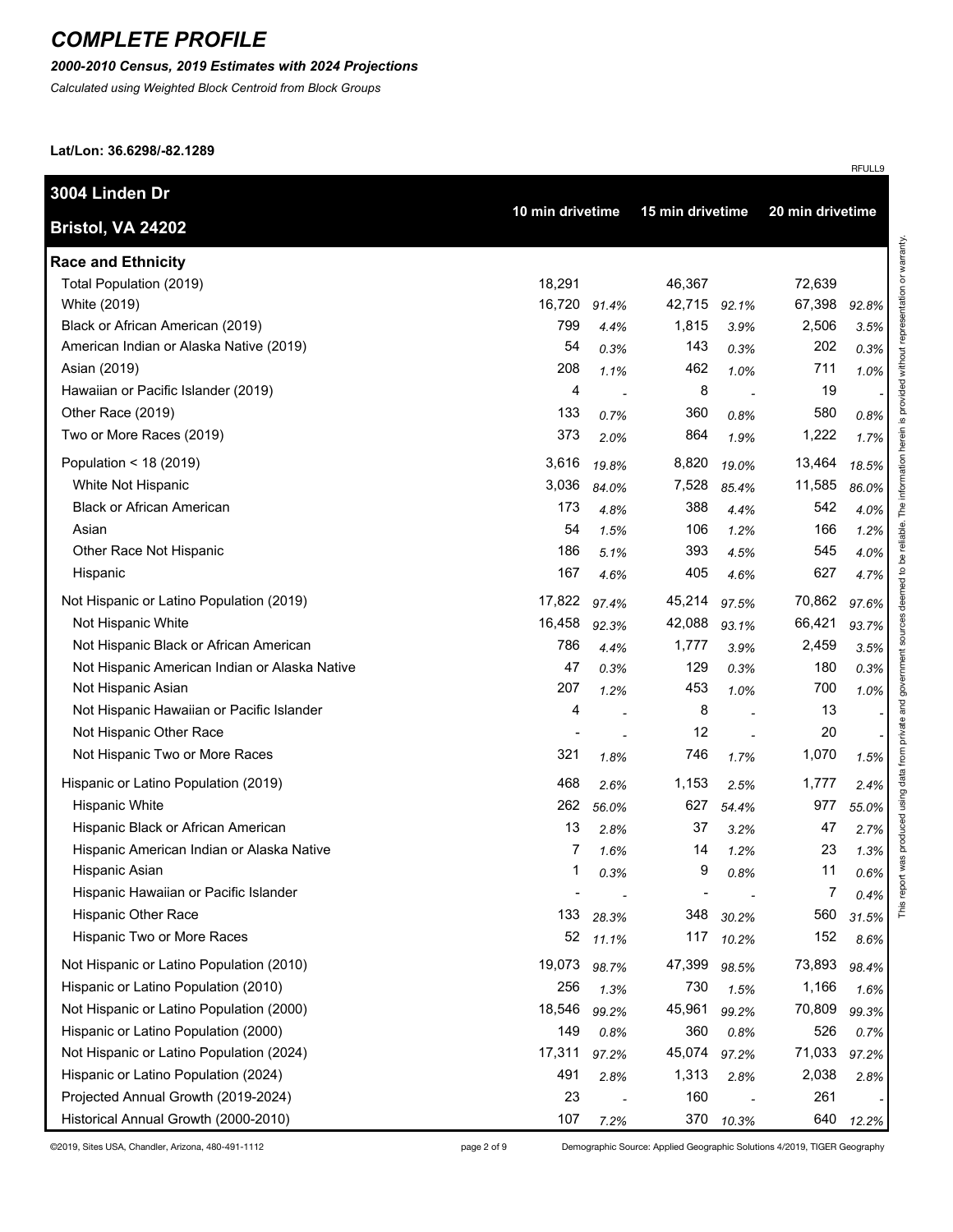#### *2000-2010 Census, 2019 Estimates with 2024 Projections*

*Calculated using Weighted Block Centroid from Block Groups*

**Lat/Lon: 36.6298/-82.1289**

| 3004 Linden Dr                        |                  |             |                  |             |                  |       |
|---------------------------------------|------------------|-------------|------------------|-------------|------------------|-------|
| Bristol, VA 24202                     | 10 min drivetime |             | 15 min drivetime |             | 20 min drivetime |       |
| <b>Total Age Distribution (2019)</b>  |                  |             |                  |             |                  |       |
| <b>Total Population</b>               | 18,291           |             | 46,367           |             | 72,639           |       |
| Age Under 5 Years                     | 941              | 5.1%        | 2,362            | 5.1%        | 3,584            | 4.9%  |
| Age 5 to 9 Years                      | 972              | 5.3%        | 2,422            | 5.2%        | 3,677            | 5.1%  |
| Age 10 to 14 Years                    | 1,121            | 6.1%        | 2,637            | 5.7%        | 3,991            | 5.5%  |
| Age 15 to 19 Years                    | 1,034            | 5.7%        | 2,713            | 5.9%        | 4,103            | 5.6%  |
| Age 20 to 24 Years                    | 901              | 4.9%        | 2,549            | 5.5%        | 4,098            | 5.6%  |
| Age 25 to 29 Years                    | 1,153            | 6.3%        | 2,891            | 6.2%        | 4,568            | 6.3%  |
| Age 30 to 34 Years                    | 1,120            | 6.1%        | 2,773            | 6.0%        | 4,285            | 5.9%  |
| Age 35 to 39 Years                    | 1,100            | 6.0%        | 2,641            | 5.7%        | 4,150            | 5.7%  |
| Age 40 to 44 Years                    | 1,078            | 5.9%        | 2,620            | 5.7%        | 4,084            | 5.6%  |
| Age 45 to 49 Years                    | 1,162            | 6.4%        | 3,011            | 6.5%        | 4,727            | 6.5%  |
| Age 50 to 54 Years                    | 1,202            | 6.6%        | 3,082            | 6.6%        | 4,813            | 6.6%  |
| Age 55 to 59 Years                    | 1,316            | 7.2%        | 3,370            | 7.3%        | 5,230            | 7.2%  |
| Age 60 to 64 Years                    | 1,280            | 7.0%        | 3,218            | 6.9%        | 5,150            | 7.1%  |
| Age 65 to 69 Years                    | 1,223            | 6.7%        | 2,926            | 6.3%        | 4,635            | 6.4%  |
| Age 70 to 74 Years                    | 1,023            | 5.6%        | 2,581            | 5.6%        | 4,092            | 5.6%  |
| Age 75 to 79 Years                    | 773              | 4.2%        | 2,020            | 4.4%        | 3,229            | 4.4%  |
| Age 80 to 84 Years                    | 497              | 2.7%        | 1,394            | 3.0%        | 2,269            | 3.1%  |
| Age 85 Years or Over                  | 395              | 2.2%        | 1,155            | 2.5%        | 1,953            | 2.7%  |
| Median Age                            | 42.6             |             | 42.9             |             | 43.5             |       |
| Age 19 Years or Less                  | 4,069            | 22.2%       | 10,134           | 21.9%       | 15,356           | 21.1% |
| Age 20 to 64 Years                    | 10,311           | 56.4%       | 26,156           | 56.4%       | 41,105           | 56.6% |
| Age 65 Years or Over                  | 3,911            | 21.4%       | 10,077           | 21.7%       | 16,179           | 22.3% |
| <b>Female Age Distribution (2019)</b> |                  |             |                  |             |                  |       |
| Female Population                     | 9,485            | 51.9%       | 24,063           | 51.9%       | 37,484           | 51.6% |
| Age Under 5 Years                     | 455              | 4.8%        | 1,148            | 4.8%        | 1,737            | 4.6%  |
| Age 5 to 9 Years                      | 450              | 4.7%        | 1,129            | 4.7%        | 1,733            | 4.6%  |
| Age 10 to 14 Years                    | 524              | 5.5%        | 1,268            | 5.3%        | 1,930            | 5.1%  |
| Age 15 to 19 Years                    | 506              | 5.3%        | 1,343            | 5.6%        | 2,007            | 5.4%  |
| Age 20 to 24 Years                    | 443              | 4.7%        | 1,270            | 5.3%        | 1,984            | 5.3%  |
| Age 25 to 29 Years                    | 598              | 6.3%        | 1,454            | 6.0%        | 2,268            | 6.1%  |
| Age 30 to 34 Years                    | 595              | 6.3%        | 1,423            | 5.9%        | 2,121            | 5.7%  |
| Age 35 to 39 Years                    | 550              | 5.8%        | 1,294            | 5.4%        | 2,024            | 5.4%  |
| Age 40 to 44 Years                    | 515              | 5.4%        | 1,277            | 5.3%        | 1,969            | 5.3%  |
| Age 45 to 49 Years                    | 582              | 6.1%        | 1,531            | 6.4%        | 2,368            | 6.3%  |
| Age 50 to 54 Years                    | 631              | 6.7%        | 1,585            | 6.6%        | 2,466            | 6.6%  |
| Age 55 to 59 Years                    | 697              | 7.3%        | 1,762            | 7.3%        | 2,713            | 7.2%  |
| Age 60 to 64 Years                    | 691              | 7.3%        | 1,699            | 7.1%        | 2,676            | 7.1%  |
| Age 65 to 69 Years                    | 674              | 7.1%        | 1,610            | 6.7%        | 2,530            | 6.8%  |
| Age 70 to 74 Years                    | 572              | 6.0%        | 1,416            | 5.9%        | 2,267            | 6.0%  |
| Age 75 to 79 Years                    | 441              | 4.6%        | 1,200            | 5.0%        | 1,920            | 5.1%  |
| Age 80 to 84 Years                    | 290              | 3.1%        | 843              | 3.5%        | 1,391            | 3.7%  |
| Age 85 Years or Over                  | 272              | 2.9%        | 812              | 3.4%        | 1,380            | 3.7%  |
| Female Median Age                     | 44.5             |             | 44.9             |             | 45.7             |       |
| Age 19 Years or Less                  | 1,935            | 20.4%       | 4,888            | 20.3%       | 7,406            | 19.8% |
| Age 20 to 64 Years                    | 5,302            | 55.9%       | 13,295           | 55.3%       | 20,590           | 54.9% |
| Age 65 Years or Over                  |                  | 2,248 23.7% |                  | 5,881 24.4% | 9,488            | 25.3% |

©2019, Sites USA, Chandler, Arizona, 480-491-1112 page 3 of 9 Demographic Source: Applied Geographic Solutions 4/2019, TIGER Geography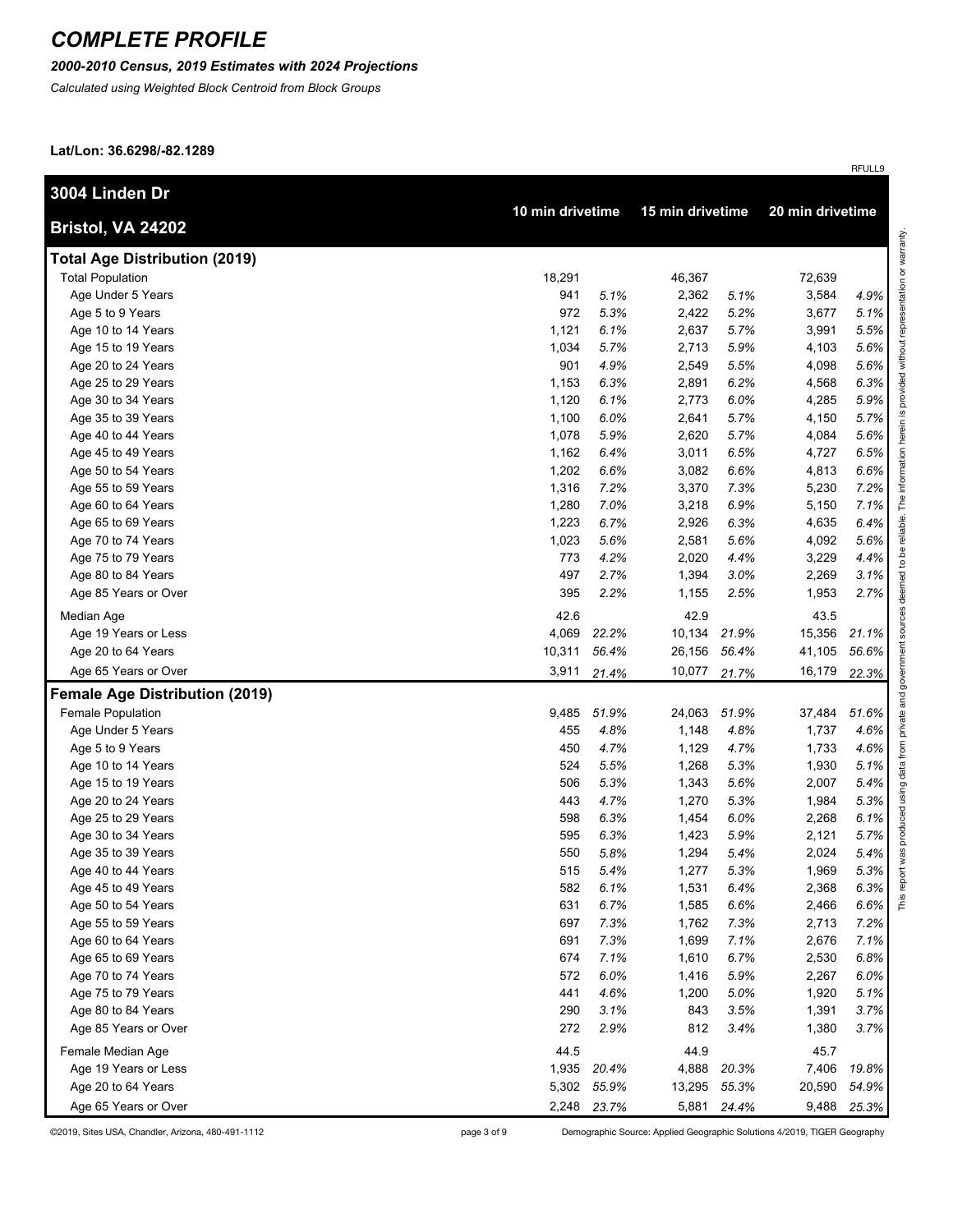#### *2000-2010 Census, 2019 Estimates with 2024 Projections*

*Calculated using Weighted Block Centroid from Block Groups*

**Lat/Lon: 36.6298/-82.1289**

| 3004 Linden Dr                      |                  |          |                  |           |                  |           |
|-------------------------------------|------------------|----------|------------------|-----------|------------------|-----------|
| Bristol, VA 24202                   | 10 min drivetime |          | 15 min drivetime |           | 20 min drivetime |           |
| <b>Male Age Distribution (2019)</b> |                  |          |                  |           |                  |           |
| Male Population                     | 8.806            | 48.1%    | 22,304           | 48.1%     | 35,155           | 48.4%     |
| Age Under 5 Years                   | 486              | 5.5%     | 1,214            | 5.4%      | 1,848            | 5.3%      |
| Age 5 to 9 Years                    | 522              | 5.9%     | 1,293            | 5.8%      | 1,944            | 5.5%      |
| Age 10 to 14 Years                  | 597              | 6.8%     | 1,369            | 6.1%      | 2,061            | 5.9%      |
| Age 15 to 19 Years                  | 528              | 6.0%     | 1,370            | 6.1%      | 2,096            | 6.0%      |
| Age 20 to 24 Years                  | 458              | 5.2%     | 1,279            | 5.7%      | 2,113            | 6.0%      |
| Age 25 to 29 Years                  | 555              | 6.3%     | 1,437            | 6.4%      | 2,300            | 6.5%      |
| Age 30 to 34 Years                  | 525              | 6.0%     | 1,350            | 6.1%      | 2,164            | 6.2%      |
| Age 35 to 39 Years                  | 551              | 6.3%     | 1,347            | 6.0%      | 2,127            | 6.0%      |
| Age 40 to 44 Years                  | 563              | 6.4%     | 1,343            | 6.0%      | 2,115            | 6.0%      |
| Age 45 to 49 Years                  | 580              | 6.6%     | 1,480            | 6.6%      | 2,358            | 6.7%      |
| Age 50 to 54 Years                  | 570              | 6.5%     | 1,498            | 6.7%      | 2,347            | 6.7%      |
| Age 55 to 59 Years                  | 619              | 7.0%     | 1,608            | 7.2%      | 2,517            | 7.2%      |
| Age 60 to 64 Years                  | 589              | 6.7%     | 1,519            | 6.8%      | 2,474            | 7.0%      |
| Age 65 to 69 Years                  | 549              | 6.2%     | 1,317            | 5.9%      | 2,105            | 6.0%      |
| Age 70 to 74 Years                  | 451              | 5.1%     | 1,165            | 5.2%      | 1,826            | 5.2%      |
| Age 75 to 79 Years                  | 332              | 3.8%     | 820              | 3.7%      | 1,309            | 3.7%      |
| Age 80 to 84 Years                  | 208              | 2.4%     | 551              | 2.5%      | 878              | 2.5%      |
| Age 85 Years or Over                | 124              | 1.4%     | 344              | 1.5%      | 573              | 1.6%      |
| Male Median Age                     | 40.7             |          | 40.8             |           | 41.3             |           |
| Age 19 Years or Less                | 2,133            | 24.2%    | 5,246            | 23.5%     | 7,949            | 22.6%     |
| Age 20 to 64 Years                  | 5,009            | 56.9%    | 12,861           | 57.7%     | 20,515           | 58.4%     |
| Age 65 Years or Over                | 1,663            | 18.9%    | 4,196            | 18.8%     | 6,690            | 19.0%     |
| Males per 100 Females (2019)        |                  |          |                  |           |                  |           |
| <b>Overall Comparison</b>           |                  |          |                  |           |                  |           |
| Age Under 5 Years                   | 107              | 51.6%    | 106              | 51.4%     | 106              | 51.5%     |
| Age 5 to 9 Years                    | 116              | 53.7%    | 115              | 53.4%     | 112              | 52.9%     |
| Age 10 to 14 Years                  | 114              | 53.3%    | 108              | 51.9%     | 107              | 51.9%     |
| Age 15 to 19 Years                  | 104              | 51.1%    | 102              | 50.5%     | 104              | 51.1%     |
| Age 20 to 24 Years                  | 103              | 50.8%    | 101              | 50.2%     | 106              | 51.6%     |
| Age 25 to 29 Years                  | 93               | 48.1%    | 99               | 49.7%     | 101              | 50.3%     |
| Age 30 to 34 Years                  | 88               | 46.9%    | 95               | 48.7%     | 102              | 50.5%     |
| Age 35 to 39 Years                  | 100              | 50.1%    | 104              | 51.0%     | 105              | 51.2%     |
| Age 40 to 44 Years                  | 109              | 52.2%    |                  | 105 51.3% |                  | 107 51.8% |
| Age 45 to 49 Years                  | 100              | 49.9%    | 97               | 49.2%     | 100              | 49.9%     |
| Age 50 to 54 Years                  | 90               | 47.5%    | 95               | 48.6%     | 95               | 48.8%     |
| Age 55 to 59 Years                  | 89               | 47.1%    | 91               | 47.7%     | 93               | 48.1%     |
| Age 60 to 64 Years                  | 85               | 46.0%    | 89               | 47.2%     | 92               | 48.0%     |
| Age 65 to 69 Years                  | 81               | 44.9%    | 82               | 45.0%     | 83               | 45.4%     |
| Age 70 to 74 Years                  | 79               | 44.1%    | 82               | 45.1%     | 81               | 44.6%     |
| Age 75 to 79 Years                  | 75               | 43.0%    | 68               | 40.6%     | 68               | 40.5%     |
| Age 80 to 84 Years                  | 72               | 41.7%    | 65               | 39.5%     | 63               | 38.7%     |
| Age 85 Years or Over                | 46               | 31.3%    | 42               | 29.7%     | 42               | 29.3%     |
| Age 19 Years or Less                | 110              | 52.4%    | 107              | 51.8%     | 107              | 51.8%     |
| Age 20 to 39 Years                  | 96               | 48.9%    | 99               | 49.9%     | 104              | 50.9%     |
| Age 40 to 64 Years                  | 94               | 48.4%    | 95               | 48.7%     | 97               | 49.2%     |
| Age 65 Years or Over                |                  | 74 42.5% | 71               | 41.6%     | 71               | 41.4%     |

©2019, Sites USA, Chandler, Arizona, 480-491-1112 page 4 of 9 Demographic Source: Applied Geographic Solutions 4/2019, TIGER Geography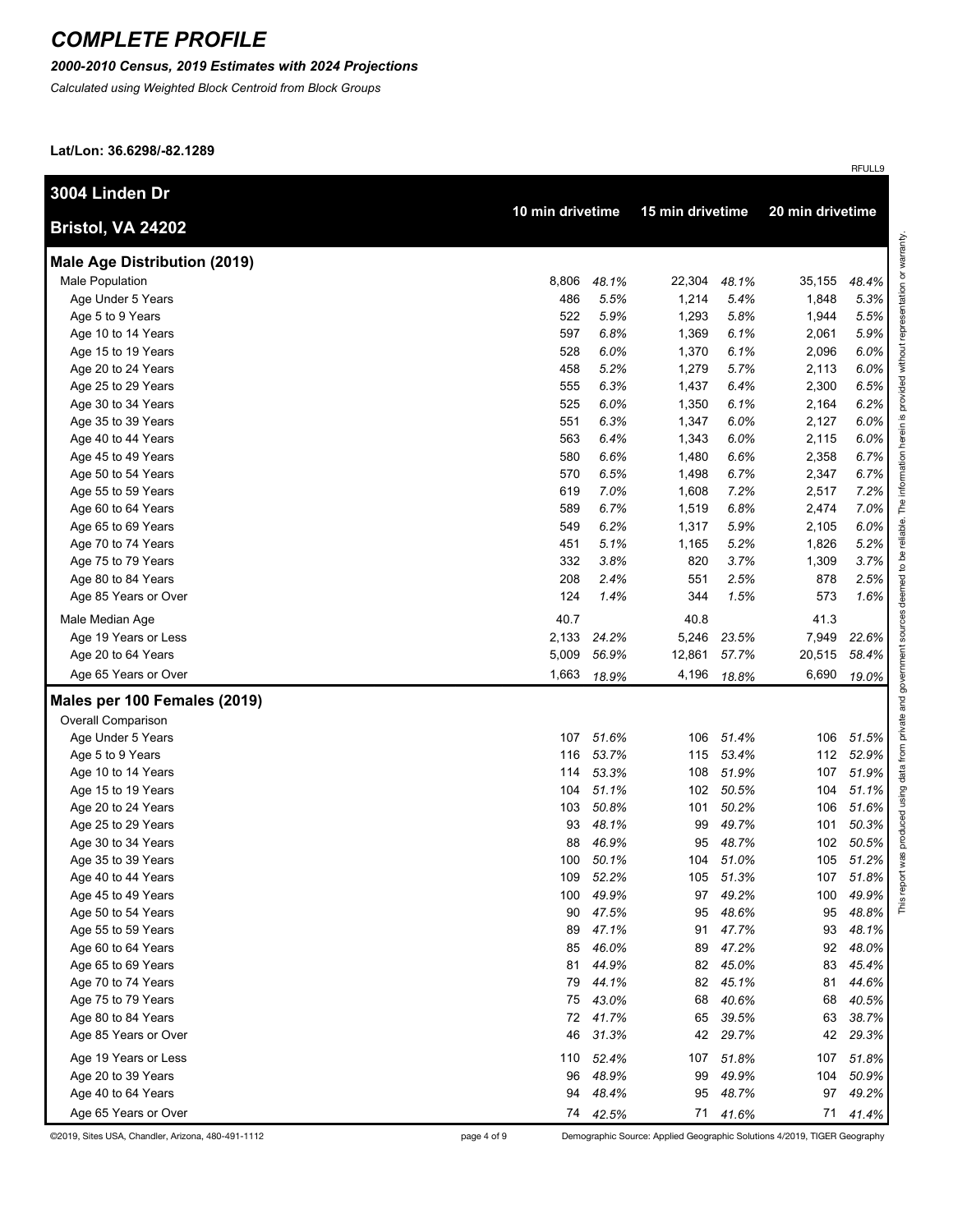### *2000-2010 Census, 2019 Estimates with 2024 Projections*

*Calculated using Weighted Block Centroid from Block Groups*

**Lat/Lon: 36.6298/-82.1289**

|          |                                                                                                                                                                                      |                                                                                                                                                                                                                                                                             |                                                                                                                                                                      |                                                                                                                                                                                                                                                                                                                 | 24.3%                                                                                                                                                                                                                                                                                            |
|----------|--------------------------------------------------------------------------------------------------------------------------------------------------------------------------------------|-----------------------------------------------------------------------------------------------------------------------------------------------------------------------------------------------------------------------------------------------------------------------------|----------------------------------------------------------------------------------------------------------------------------------------------------------------------|-----------------------------------------------------------------------------------------------------------------------------------------------------------------------------------------------------------------------------------------------------------------------------------------------------------------|--------------------------------------------------------------------------------------------------------------------------------------------------------------------------------------------------------------------------------------------------------------------------------------------------|
| 294      |                                                                                                                                                                                      | 265                                                                                                                                                                                                                                                                         |                                                                                                                                                                      | 211                                                                                                                                                                                                                                                                                                             |                                                                                                                                                                                                                                                                                                  |
| 14,509   | 79.3%                                                                                                                                                                                | 35,901                                                                                                                                                                                                                                                                      | 77.4%                                                                                                                                                                | 55,756                                                                                                                                                                                                                                                                                                          | 76.8%                                                                                                                                                                                                                                                                                            |
| 3,691    | 20.2%                                                                                                                                                                                | 9,541                                                                                                                                                                                                                                                                       | 20.6%                                                                                                                                                                | 14,802                                                                                                                                                                                                                                                                                                          | 20.4%                                                                                                                                                                                                                                                                                            |
| 91       | 0.5%                                                                                                                                                                                 | 925                                                                                                                                                                                                                                                                         | 2.0%                                                                                                                                                                 | 2,081                                                                                                                                                                                                                                                                                                           | 2.9%                                                                                                                                                                                                                                                                                             |
| 5,226    | 61.6%                                                                                                                                                                                | 12,813                                                                                                                                                                                                                                                                      | 60.3%                                                                                                                                                                | 19,993                                                                                                                                                                                                                                                                                                          | 60.6%                                                                                                                                                                                                                                                                                            |
| 3,861    | 73.9%                                                                                                                                                                                |                                                                                                                                                                                                                                                                             |                                                                                                                                                                      | 14,943                                                                                                                                                                                                                                                                                                          | 74.7%                                                                                                                                                                                                                                                                                            |
|          | 26.1%                                                                                                                                                                                |                                                                                                                                                                                                                                                                             |                                                                                                                                                                      |                                                                                                                                                                                                                                                                                                                 | 25.3%                                                                                                                                                                                                                                                                                            |
|          |                                                                                                                                                                                      |                                                                                                                                                                                                                                                                             |                                                                                                                                                                      |                                                                                                                                                                                                                                                                                                                 | 39.7%                                                                                                                                                                                                                                                                                            |
|          |                                                                                                                                                                                      |                                                                                                                                                                                                                                                                             |                                                                                                                                                                      |                                                                                                                                                                                                                                                                                                                 | 63.1%                                                                                                                                                                                                                                                                                            |
|          |                                                                                                                                                                                      |                                                                                                                                                                                                                                                                             |                                                                                                                                                                      |                                                                                                                                                                                                                                                                                                                 | 36.9%<br>60.3%                                                                                                                                                                                                                                                                                   |
|          |                                                                                                                                                                                      |                                                                                                                                                                                                                                                                             |                                                                                                                                                                      |                                                                                                                                                                                                                                                                                                                 | 82.4%                                                                                                                                                                                                                                                                                            |
| 522      | 17.0%                                                                                                                                                                                | 1,375                                                                                                                                                                                                                                                                       | 18.1%                                                                                                                                                                | 2,120                                                                                                                                                                                                                                                                                                           | 17.6%                                                                                                                                                                                                                                                                                            |
|          | 38.4%                                                                                                                                                                                | 8,445                                                                                                                                                                                                                                                                       | 39.7%                                                                                                                                                                |                                                                                                                                                                                                                                                                                                                 | 39.4%                                                                                                                                                                                                                                                                                            |
| 28       | 0.9%                                                                                                                                                                                 | 60                                                                                                                                                                                                                                                                          | 0.7%                                                                                                                                                                 | 94                                                                                                                                                                                                                                                                                                              | 0.7%                                                                                                                                                                                                                                                                                             |
| 3,228    | 99.1%                                                                                                                                                                                | 8,385                                                                                                                                                                                                                                                                       | 99.3%                                                                                                                                                                | 12,932                                                                                                                                                                                                                                                                                                          | 99.3%                                                                                                                                                                                                                                                                                            |
| 2.8      |                                                                                                                                                                                      | 2.8                                                                                                                                                                                                                                                                         |                                                                                                                                                                      | 2.8                                                                                                                                                                                                                                                                                                             |                                                                                                                                                                                                                                                                                                  |
| \$76,559 |                                                                                                                                                                                      | \$76,082                                                                                                                                                                                                                                                                    |                                                                                                                                                                      | \$77,768                                                                                                                                                                                                                                                                                                        |                                                                                                                                                                                                                                                                                                  |
|          |                                                                                                                                                                                      |                                                                                                                                                                                                                                                                             |                                                                                                                                                                      |                                                                                                                                                                                                                                                                                                                 |                                                                                                                                                                                                                                                                                                  |
|          |                                                                                                                                                                                      |                                                                                                                                                                                                                                                                             |                                                                                                                                                                      |                                                                                                                                                                                                                                                                                                                 |                                                                                                                                                                                                                                                                                                  |
|          |                                                                                                                                                                                      |                                                                                                                                                                                                                                                                             |                                                                                                                                                                      |                                                                                                                                                                                                                                                                                                                 |                                                                                                                                                                                                                                                                                                  |
|          |                                                                                                                                                                                      |                                                                                                                                                                                                                                                                             |                                                                                                                                                                      |                                                                                                                                                                                                                                                                                                                 |                                                                                                                                                                                                                                                                                                  |
|          |                                                                                                                                                                                      |                                                                                                                                                                                                                                                                             |                                                                                                                                                                      |                                                                                                                                                                                                                                                                                                                 | 23.9%                                                                                                                                                                                                                                                                                            |
|          |                                                                                                                                                                                      |                                                                                                                                                                                                                                                                             |                                                                                                                                                                      |                                                                                                                                                                                                                                                                                                                 | 48.4%                                                                                                                                                                                                                                                                                            |
|          |                                                                                                                                                                                      |                                                                                                                                                                                                                                                                             |                                                                                                                                                                      |                                                                                                                                                                                                                                                                                                                 | 27.7%                                                                                                                                                                                                                                                                                            |
|          |                                                                                                                                                                                      |                                                                                                                                                                                                                                                                             |                                                                                                                                                                      |                                                                                                                                                                                                                                                                                                                 | 15.0%                                                                                                                                                                                                                                                                                            |
|          |                                                                                                                                                                                      |                                                                                                                                                                                                                                                                             |                                                                                                                                                                      |                                                                                                                                                                                                                                                                                                                 | 33.9%                                                                                                                                                                                                                                                                                            |
|          |                                                                                                                                                                                      |                                                                                                                                                                                                                                                                             |                                                                                                                                                                      |                                                                                                                                                                                                                                                                                                                 | 51.0%                                                                                                                                                                                                                                                                                            |
|          |                                                                                                                                                                                      |                                                                                                                                                                                                                                                                             |                                                                                                                                                                      |                                                                                                                                                                                                                                                                                                                 |                                                                                                                                                                                                                                                                                                  |
|          |                                                                                                                                                                                      |                                                                                                                                                                                                                                                                             |                                                                                                                                                                      |                                                                                                                                                                                                                                                                                                                 | 5.0%                                                                                                                                                                                                                                                                                             |
|          |                                                                                                                                                                                      |                                                                                                                                                                                                                                                                             |                                                                                                                                                                      |                                                                                                                                                                                                                                                                                                                 | 9.2%                                                                                                                                                                                                                                                                                             |
|          |                                                                                                                                                                                      |                                                                                                                                                                                                                                                                             |                                                                                                                                                                      |                                                                                                                                                                                                                                                                                                                 | 32.3%                                                                                                                                                                                                                                                                                            |
|          |                                                                                                                                                                                      |                                                                                                                                                                                                                                                                             |                                                                                                                                                                      |                                                                                                                                                                                                                                                                                                                 | 19.9%                                                                                                                                                                                                                                                                                            |
|          |                                                                                                                                                                                      |                                                                                                                                                                                                                                                                             |                                                                                                                                                                      |                                                                                                                                                                                                                                                                                                                 | 8.6%                                                                                                                                                                                                                                                                                             |
|          |                                                                                                                                                                                      |                                                                                                                                                                                                                                                                             |                                                                                                                                                                      |                                                                                                                                                                                                                                                                                                                 | 15.4%                                                                                                                                                                                                                                                                                            |
|          |                                                                                                                                                                                      |                                                                                                                                                                                                                                                                             |                                                                                                                                                                      |                                                                                                                                                                                                                                                                                                                 | 9.6%                                                                                                                                                                                                                                                                                             |
|          |                                                                                                                                                                                      |                                                                                                                                                                                                                                                                             |                                                                                                                                                                      |                                                                                                                                                                                                                                                                                                                 | 53.5%                                                                                                                                                                                                                                                                                            |
|          |                                                                                                                                                                                      |                                                                                                                                                                                                                                                                             |                                                                                                                                                                      |                                                                                                                                                                                                                                                                                                                 | 24.9%                                                                                                                                                                                                                                                                                            |
|          | 8,482<br>2.1<br>1,365<br>2,153<br>843<br>3,073<br>2,551<br>3,256<br>\$63,111<br>1.1<br>15,256<br>3,824<br>7,499<br>702<br>13,321<br>563<br>1,226<br>1,060<br>2,245<br>1,109<br>6,988 | 10 min drivetime<br>2,181<br>25.7%<br>41.2%<br>1,310<br>60.9%<br>39.1%<br>58.8%<br>83.0%<br>25.1%<br>49.2%<br>3,933<br>25.8%<br>17.9%<br>1,359 34.6%<br>1,872<br>47.6%<br>4.2%<br>9.2%<br>4,545<br>34.1%<br>2,574<br>19.3%<br>8.0%<br>16.9%<br>8.3%<br>52.5%<br>3,354 25.2% | 21,257<br>2.1<br>\$62,577<br>1.1<br>38,946<br>9,484<br>18,639<br>10,824<br>5,627<br>33,684<br>1,653<br>3,134<br>11,235<br>6,583<br>2,760<br>5,331<br>2,989<br>17,663 | 15 min drivetime<br>5,287<br>24.9%<br>9,450 73.8%<br>3,362 26.2%<br>5,227<br>40.8%<br>3,240 62.0%<br>1,987<br>38.0%<br>7,585<br>59.2%<br>6,210<br>81.9%<br>24.4%<br>47.9%<br>27.8%<br>1,668<br>15.4%<br>3,529 32.6%<br>52.0%<br>4.9%<br>9.3%<br>33.4%<br>19.5%<br>8.2%<br>15.8%<br>8.9%<br>52.4%<br>8,319 24.7% | 20 min drivetime<br>33,019<br>8,035<br>2.1<br>5,050<br>7,942<br>5,011<br>2,931<br>12,051<br>9,932<br>13,026<br>\$64,190<br>1.1<br>61,387<br>14,667<br>29,688<br>17,031<br>2,561<br>5,777<br>8,693<br>53,186<br>2,652<br>4,910<br>17,181<br>10,593<br>4,598<br>8,165<br>5,088<br>28,443<br>13,253 |

©2019, Sites USA, Chandler, Arizona, 480-491-1112 page 5 of 9 Demographic Source: Applied Geographic Solutions 4/2019, TIGER Geography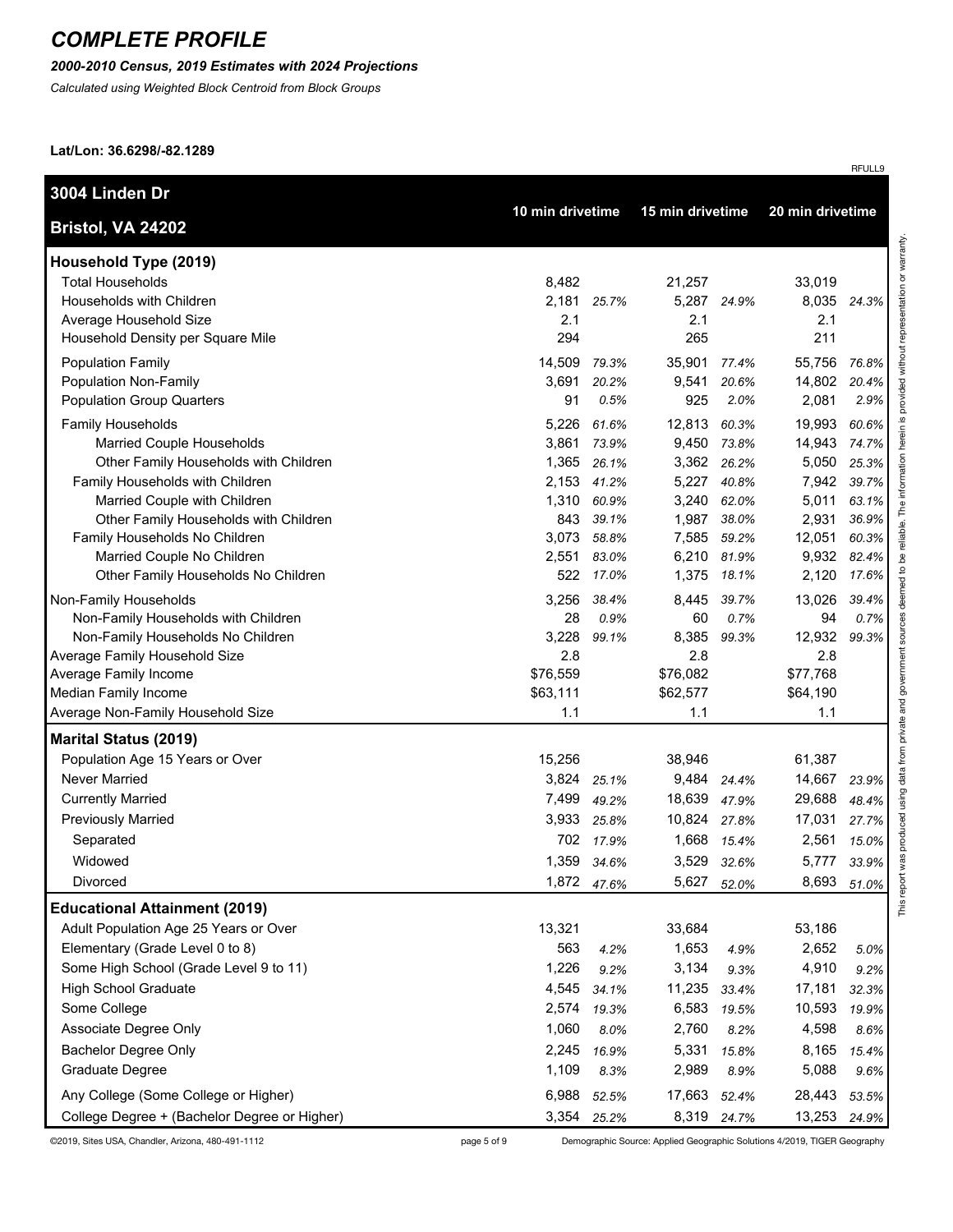### *2000-2010 Census, 2019 Estimates with 2024 Projections*

*Calculated using Weighted Block Centroid from Block Groups*

**Lat/Lon: 36.6298/-82.1289**

| 3004 Linden Dr                                 |                  |             |                  |                  |        |       |
|------------------------------------------------|------------------|-------------|------------------|------------------|--------|-------|
| Bristol, VA 24202                              | 10 min drivetime |             | 15 min drivetime | 20 min drivetime |        |       |
| <b>Housing</b>                                 |                  |             |                  |                  |        |       |
| Total Housing Units (2019)                     | 9,291            |             | 23,242           |                  | 35,847 |       |
| Total Housing Units (2010)                     | 9,256            |             | 23,031           |                  | 35,488 |       |
| Historical Annual Growth (2010-2019)           | 36               |             | 211              | 0.1%             | 359    | 0.1%  |
| Housing Units Occupied (2019)                  | 8,482            | 91.3%       | 21,257           | 91.5%            | 33,019 | 92.1% |
| <b>Housing Units Owner-Occupied</b>            | 5,900            | 69.6%       | 14,231           | 66.9%            | 22,321 | 67.6% |
| Housing Units Renter-Occupied                  | 2,582            | 30.4%       | 7,026            | 33.1%            | 10,698 | 32.4% |
| Housing Units Vacant (2019)                    | 810              | 9.5%        | 1,985            | 9.3%             | 2,828  | 8.6%  |
| Household Size (2019)                          |                  |             |                  |                  |        |       |
| <b>Total Households</b>                        | 8,482            |             | 21,257           |                  | 33,019 |       |
| 1 Person Households                            | 2,886            | 34.0%       | 7,500            | 35.3%            | 11,509 | 34.9% |
| 2 Person Households                            | 3,181            | 37.5%       | 7,685            | 36.2%            | 12,137 | 36.8% |
| 3 Person Households                            | 1,160            | 13.7%       | 2,931            | 13.8%            | 4,571  | 13.8% |
| 4 Person Households                            | 795              | 9.4%        | 1,974            | 9.3%             | 3,070  | 9.3%  |
| 5 Person Households                            | 314              | 3.7%        | 788              | 3.7%             | 1,159  | 3.5%  |
| 6 Person Households                            | 101              | 1.2%        | 255              | 1.2%             | 383    | 1.2%  |
| 7 or More Person Households                    | 44               | 0.5%        | 123              | 0.6%             | 189    | 0.6%  |
| <b>Household Income Distribution (2019)</b>    |                  |             |                  |                  |        |       |
| HH Income \$200,000 or More                    | 148              | 1.8%        | 496              | 2.3%             | 869    | 2.6%  |
| HH Income \$150,000 to \$199,999               | 381              | 4.5%        | 805              | 3.8%             | 1,216  | 3.7%  |
| HH Income \$125,000 to \$149,999               | 518              | 6.1%        | 995              | 4.7%             | 1,461  | 4.4%  |
| HH Income \$100,000 to \$124,999               | 493              | 5.8%        | 1,104            | 5.2%             | 1,855  | 5.6%  |
| HH Income \$75,000 to \$99,999                 | 786              | 9.3%        | 2,162            | 10.2%            | 3,679  | 11.1% |
| HH Income \$50,000 to \$74,999                 | 1,755            | 20.7%       | 4,210            | 19.8%            | 6,524  | 19.8% |
| HH Income \$35,000 to \$49,999                 | 1,262            | 14.9%       | 3,068            | 14.4%            | 4,853  | 14.7% |
| HH Income \$25,000 to \$34,999                 | 895              | 10.6%       | 2,397            | 11.3%            | 3,756  | 11.4% |
| HH Income \$15,000 to \$24,999                 | 1,049            | 12.4%       | 2,887            | 13.6%            | 4,372  | 13.2% |
| HH Income \$10,000 to \$14,999                 | 511              | 6.0%        | 1,376            | 6.5%             | 1,976  | 6.0%  |
| HH Income Under \$10,000                       | 682              | 8.0%        | 1,757            | 8.3%             | 2,459  | 7.4%  |
| <b>Household Vehicles (2019)</b>               |                  |             |                  |                  |        |       |
| Households 0 Vehicles Available                | 702              | 8.3%        | 1,776            | 8.4%             | 2,489  | 7.5%  |
| Households 1 Vehicle Available                 | 2,836            | 33.4%       | 7,102            | 33.4%            | 11,016 | 33.4% |
| Households 2 Vehicles Available                | 3,191            | 37.6%       | 7,991            | 37.6%            | 12,355 | 37.4% |
| Households 3 or More Vehicles Available        |                  | 1,753 20.7% | 4,388            | 20.6%            | 7,159  | 21.7% |
| <b>Total Vehicles Available</b>                | 15,258           |             | 37,991           |                  | 60,083 |       |
| Average Vehicles per Household                 | 1.8              |             | 1.8              |                  | 1.8    |       |
| <b>Owner-Occupied Household Vehicles</b>       | 12,146 79.6%     |             | 29,234 77.0%     |                  | 46,446 | 77.3% |
| Average Vehicles per Owner-Occupied Household  | 2.1              |             | 2.1              |                  | 2.1    |       |
| Renter-Occupied Household Vehicles             |                  | 3,112 20.4% | 8,757            | 23.0%            | 13,637 | 22.7% |
| Average Vehicles per Renter-Occupied Household | 1.2              |             | 1.2              |                  | 1.3    |       |
| Travel Time (2019)                             |                  |             |                  |                  |        |       |
| Worker Base Age 16 years or Over               | 8,126            |             | 20,650           |                  | 32,412 |       |
| Travel to Work in 14 Minutes or Less           |                  | 3,052 37.6% |                  | 7,012 34.0%      | 11,038 | 34.1% |
| Travel to Work in 15 to 29 Minutes             |                  | 2,895 35.6% |                  | 7,587 36.7%      | 12,091 | 37.3% |
| Travel to Work in 30 to 59 Minutes             | 1,833            | 22.6%       | 4,380            | 21.2%            | 6,844  | 21.1% |
| Travel to Work in 60 Minutes or More           | 413              | 5.1%        | 956              | 4.6%             | 1,406  | 4.3%  |
| Work at Home                                   | 343              | 4.2%        | 846              | 4.1%             | 1,330  | 4.1%  |
| Average Minutes Travel to Work                 | 17.3             |             | 17.7             |                  | 17.8   |       |

©2019, Sites USA, Chandler, Arizona, 480-491-1112 page 6 of 9 Demographic Source: Applied Geographic Solutions 4/2019, TIGER Geography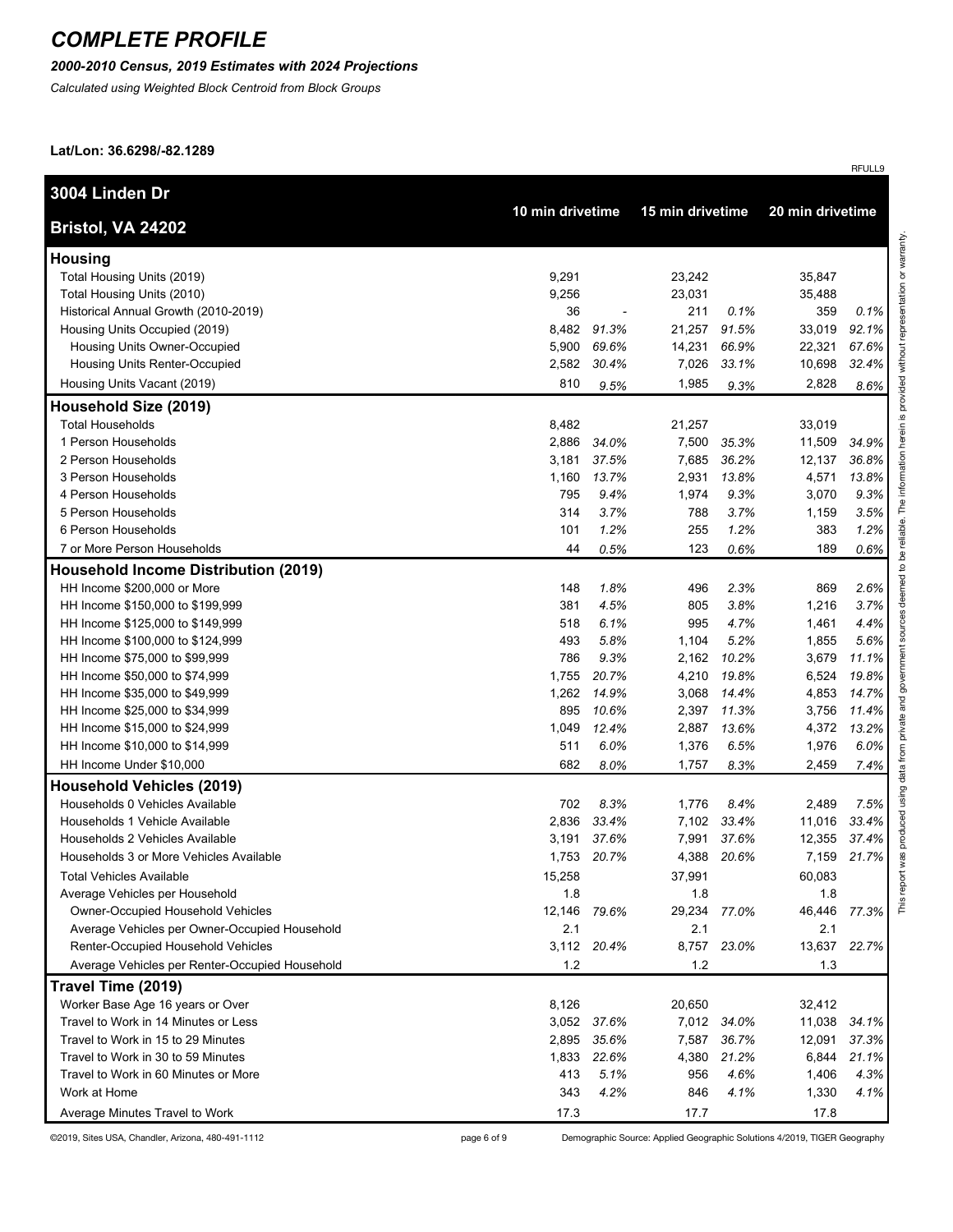### *2000-2010 Census, 2019 Estimates with 2024 Projections*

*Calculated using Weighted Block Centroid from Block Groups*

**Lat/Lon: 36.6298/-82.1289**

| 3004 Linden Dr                                 | 10 min drivetime |             |              | 15 min drivetime |           | 20 min drivetime |  |
|------------------------------------------------|------------------|-------------|--------------|------------------|-----------|------------------|--|
| Bristol, VA 24202                              |                  |             |              |                  |           |                  |  |
| <b>Transportation To Work (2019)</b>           |                  |             |              |                  |           |                  |  |
| Worker Base Age 16 years or Over               | 8,126            |             | 20,650       |                  | 32,412    |                  |  |
| Drive to Work Alone                            |                  | 6,592 81.1% | 17,176       | 83.2%            | 27,267    | 84.1%            |  |
| Drive to Work in Carpool                       | 765              | 9.4%        | 1,762        | 8.5%             | 2,676     | 8.3%             |  |
| Travel to Work by Public Transportation        | 85               | 1.1%        | 167          | 0.8%             | 182       | 0.6%             |  |
| Drive to Work on Motorcycle                    | $\overline{7}$   | ٠           | 45           | 0.2%             | 58        | 0.2%             |  |
| <b>Bicycle to Work</b>                         | 24               | 0.3%        | 57           | 0.3%             | 74        | 0.2%             |  |
| Walk to Work                                   | 219              | 2.7%        | 390          | 1.9%             | 505       | 1.6%             |  |
| <b>Other Means</b>                             | 90               | 1.1%        | 208          | 1.0%             | 321       | 1.0%             |  |
| Work at Home                                   | 343              | 4.2%        | 846          | 4.1%             | 1,330     | 4.1%             |  |
| Daytime Demographics (2019)                    |                  |             |              |                  |           |                  |  |
| <b>Total Businesses</b>                        | 904              |             | 2,780        |                  | 4,290     |                  |  |
| <b>Total Employees</b>                         | 12,170           |             | 34,281       |                  | 50,353    |                  |  |
| Company Headquarter Businesses                 | 4                | 0.5%        | 17           | 0.6%             | 31        | 0.7%             |  |
| Company Headquarter Employees                  | 524              | 4.3%        | 5,401        | 15.8%            | 6,780     | 13.5%            |  |
| <b>Employee Population per Business</b>        | 13.5             | to 1        | 12.3 to 1    |                  | 11.7 to 1 |                  |  |
| Residential Population per Business            | 20.2 to 1        |             | 16.7 to 1    |                  | 16.9 to 1 |                  |  |
| Adj. Daytime Demographics Age 16 Years or Over | 18,684           |             | 51,973       |                  | 78,278    |                  |  |
| <b>Labor Force</b>                             |                  |             |              |                  |           |                  |  |
| Labor Population Age 16 Years or Over (2019)   | 15,072           |             | 38,499       |                  | 60,678    |                  |  |
| Labor Force Total Males (2019)                 | 7,104            | 47.1%       | 18,190       | 47.2%            | 28,921    | 47.7%            |  |
| Male Civilian Employed                         | 4,236            | 59.6%       | 10,535       | 57.9%            | 16,616    | 57.5%            |  |
| Male Civilian Unemployed                       | 167              | 2.3%        | 467          | 2.6%             | 667       | 2.3%             |  |
| Males in Armed Forces                          | 19               | 0.3%        | 23           | 0.1%             | 44        | 0.2%             |  |
| Males Not in Labor Force                       | 2,682            | 37.8%       | 7,164        | 39.4%            | 11,595    | 40.1%            |  |
| Labor Force Total Females (2019)               | 7,968            | 52.9%       | 20,309       | 52.8%            | 31,757    | 52.3%            |  |
| Female Civilian Employed                       | 4,303            | 54.0%       | 10,248       | 50.5%            | 16,086    | 50.7%            |  |
| Female Civilian Unemployed                     | 71               | 0.9%        | 305          | 1.5%             | 455       | 1.4%             |  |
| Females in Armed Forces                        |                  |             |              |                  | 8         |                  |  |
| Females Not in Labor Force                     | 3,594            | 45.1%       | 9,755        | 48.0%            | 15,208    | 47.9%            |  |
| <b>Unemployment Rate</b>                       | 238              | 1.6%        | 773          | 2.0%             | 1,122     | 1.8%             |  |
| Occupation (2019)                              |                  |             |              |                  |           |                  |  |
| Occupation Population Age 16 Years or Over     | 8,539            |             | 20,784       |                  | 32,701    |                  |  |
| <b>Occupation Total Males</b>                  | 4,236            | 49.6%       | 10,535       | 50.7%            | 16,616    | 50.8%            |  |
| <b>Occupation Total Females</b>                |                  | 4,303 50.4% | 10,248 49.3% |                  | 16,086    | 49.2%            |  |
| Management, Business, Financial Operations     |                  | 1,160 13.6% | 2,888        | 13.9%            | 4,600     | 14.1%            |  |
| Professional, Related                          |                  | 1,822 21.3% | 4,299        | 20.7%            | 6,816     | 20.8%            |  |
| Service                                        |                  | 1,655 19.4% | 4,150        | 20.0%            | 6,494     | 19.9%            |  |
| Sales, Office                                  | 2,097            | 24.6%       | 5,039        | 24.2%            | 8,130     | 24.9%            |  |
| Farming, Fishing, Forestry                     | 7                |             | 32           | 0.2%             | 46        | 0.1%             |  |
| Construction, Extraction, Maintenance          | 537              | 6.3%        | 1,402        | 6.7%             | 2,138     | 6.5%             |  |
| Production, Transport, Material Moving         | 1,261            | 14.8%       | 2,974        | 14.3%            | 4,479     | 13.7%            |  |
| <b>White Collar Workers</b>                    | 5,080            | 59.5%       | 12,226       | 58.8%            | 19,546    | 59.8%            |  |
| <b>Blue Collar Workers</b>                     | 3,459            | 40.5%       |              | 8,558 41.2%      | 13,156    | 40.2%            |  |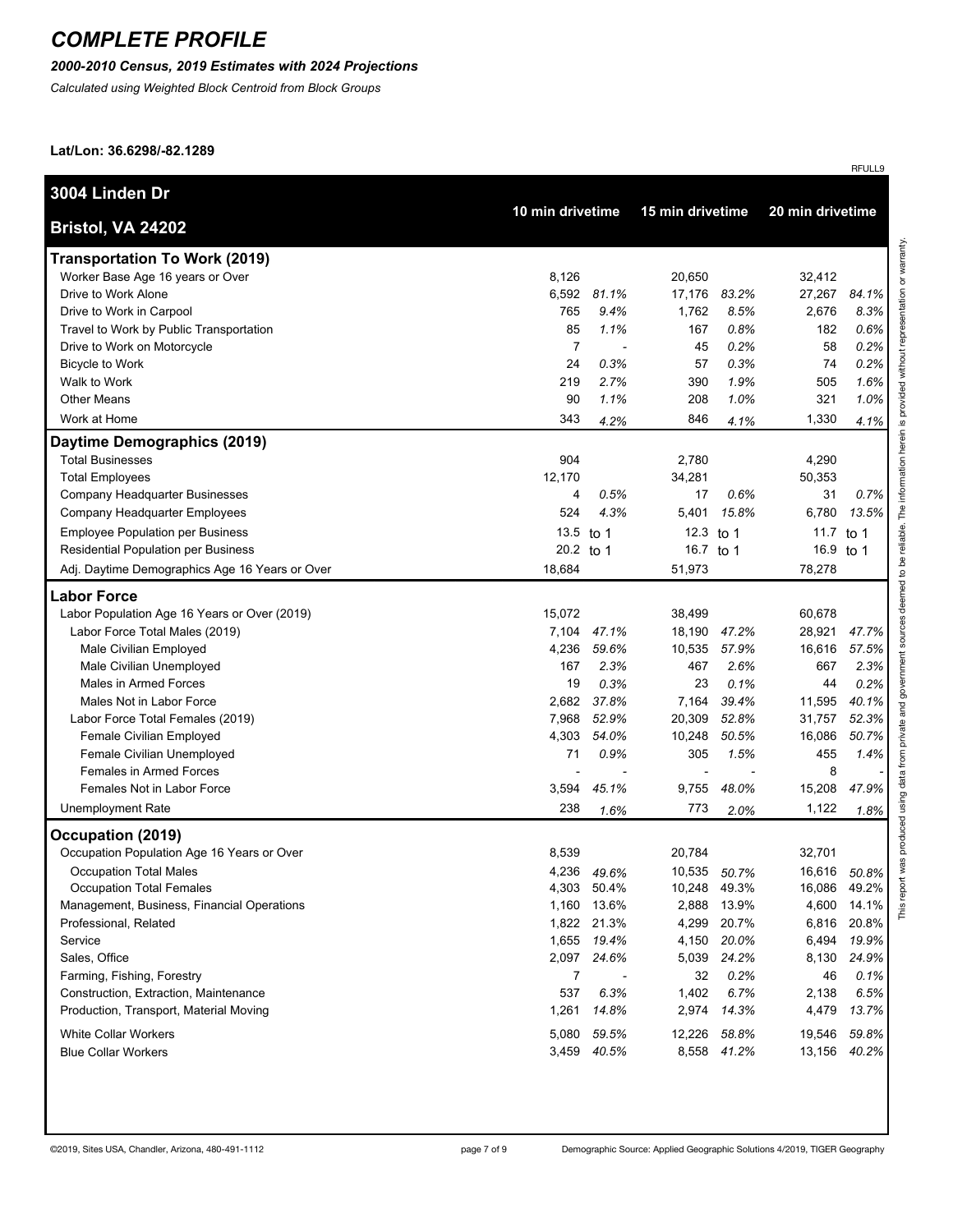#### *2000-2010 Census, 2019 Estimates with 2024 Projections*

*Calculated using Weighted Block Centroid from Block Groups*

**Lat/Lon: 36.6298/-82.1289**

| 3004 Linden Dr                     |                  |       |                  |             |                  |       |
|------------------------------------|------------------|-------|------------------|-------------|------------------|-------|
| Bristol, VA 24202                  | 10 min drivetime |       | 15 min drivetime |             | 20 min drivetime |       |
| Units In Structure (2019)          |                  |       |                  |             |                  |       |
| <b>Total Units</b>                 | 8,356            |       | 20,684           |             | 32,099           |       |
| 1 Detached Unit                    | 6,204            | 74.2% | 14,934           | 72.2%       | 22,640           | 70.5% |
| 1 Attached Unit                    | 314              | 3.8%  | 778              | 3.8%        | 1,148            | 3.6%  |
| 2 Units                            | 346              | 4.1%  | 1,062            | 5.1%        | 1,661            | 5.2%  |
| 3 to 4 Units                       | 284              | 3.4%  | 778              | 3.8%        | 1,241            | 3.9%  |
| 5 to 9 Units                       | 386              | 4.6%  | 980              | 4.7%        | 1,624            | 5.1%  |
| 10 to 19 Units                     | 261              | 3.1%  | 653              | 3.2%        | 1,070            | 3.3%  |
| 20 to 49 Units                     | 73               | 0.9%  | 163              | 0.8%        | 264              | 0.8%  |
| 50 or More Units                   | 77               | 0.9%  | 441              | 2.1%        | 507              | 1.6%  |
| Mobile Home or Trailer             | 508              | 6.1%  | 1,412            | 6.8%        | 2,794            | 8.7%  |
| <b>Other Structure</b>             | 30               | 0.4%  | 55               | 0.3%        | 71               | 0.2%  |
| Homes Built By Year (2019)         |                  |       |                  |             |                  |       |
| Homes Built 2014 or later          | 32               | 0.3%  | 81               | 0.3%        | 130              | 0.4%  |
| Homes Built 2010 to 2013           | 101              | 1.1%  | 461              | 2.0%        | 715              | 2.0%  |
| Homes Built 2000 to 2009           | 944              | 10.2% | 2,133            | 9.2%        | 3,630            | 10.1% |
| Homes Built 1990 to 1999           | 910              | 9.8%  | 2,268            | 9.8%        | 4,064            | 11.3% |
| Homes Built 1980 to 1989           | 867              | 9.3%  | 2,251            | 9.7%        | 4,022            | 11.2% |
| Homes Built 1970 to 1979           | 1,784            | 19.2% | 4,081            | 17.6%       | 6,298            | 17.6% |
| Homes Built 1960 to 1969           | 1,258            | 13.5% | 2,697            | 11.6%       | 4,159            | 11.6% |
| Homes Built 1950 to 1959           | 1,213            | 13.1% | 3,104            | 13.4%       | 4,724            | 13.2% |
| Homes Built 1940 to 1949           | 560              | 6.0%  | 1,515            | 6.5%        | 2,019            | 5.6%  |
| Homes Built Before 1939            | 814              | 8.8%  | 2,667            | 11.5%       | 3,258            | 9.1%  |
| Median Age of Homes                | 43.6             | yrs   | 45.1 yrs         |             | 42.8             | yrs   |
| Home Values (2019)                 |                  |       |                  |             |                  |       |
| Owner Specified Housing Units      | 5,808            |       | 13,964           |             | 21,864           |       |
| Home Values \$1,000,000 or More    | 25               | 0.4%  | 43               | 0.3%        | 56               | 0.3%  |
| Home Values \$750,000 to \$999,999 | 48               | 0.8%  | 93               | 0.7%        | 187              | 0.9%  |
| Home Values \$500,000 to \$749,999 | 136              | 2.3%  | 295              | 2.1%        | 501              | 2.3%  |
| Home Values \$400,000 to \$499,999 | 125              | 2.1%  | 346              | 2.5%        | 716              | 3.3%  |
| Home Values \$300,000 to \$399,999 | 309              | 5.3%  | 762              | 5.5%        | 1,127            | 5.2%  |
| Home Values \$250,000 to \$299,999 | 391              | 6.7%  | 935              | 6.7%        | 1,506            | 6.9%  |
| Home Values \$200,000 to \$249,999 | 569              | 9.8%  | 1,493            | 10.7%       | 2,283            | 10.4% |
| Home Values \$175,000 to \$199,999 | 173              | 3.0%  | 680              | 4.9%        | 1,333            | 6.1%  |
| Home Values \$150,000 to \$174,999 | 695              | 12.0% |                  | 1,419 10.2% | 2,475            | 11.3% |
| Home Values \$125,000 to \$149,999 | 771              | 13.3% | 1,565            | 11.2%       | 2,393            | 10.9% |
| Home Values \$100,000 to \$124,999 | 656              | 11.3% | 1,332            | 9.5%        | 2,133            | 9.8%  |
| Home Values \$90,000 to \$99,999   | 407              | 7.0%  | 738              | 5.3%        | 982              | 4.5%  |
| Home Values \$80,000 to \$89,999   | 303              | 5.2%  | 1,061            | 7.6%        | 1,513            | 6.9%  |
| Home Values \$70,000 to \$79,999   | 333              | 5.7%  | 791              | 5.7%        | 996              | 4.6%  |
| Home Values \$60,000 to \$69,999   | 236              | 4.1%  | 651              | 4.7%        | 990              | 4.5%  |
| Home Values \$50,000 to \$59,999   | 290              | 5.0%  | 881              | 6.3%        | 1,135            | 5.2%  |
| Home Values \$35,000 to \$49,999   | 102              | 1.8%  | 361              | 2.6%        | 504              | 2.3%  |
| Home Values \$25,000 to \$34,999   | 43               | 0.7%  | 137              | 1.0%        | 284              | 1.3%  |
| Home Values \$10,000 to \$24,999   | 139              | 2.4%  | 335              | 2.4%        | 602              | 2.8%  |
| Home Values Under \$10,000         | 129              | 2.2%  | 273              | 2.0%        | 542              | 2.5%  |
| Owner-Occupied Median Home Value   | \$139,186        |       | \$140,754        |             | \$145,659        |       |
| Renter-Occupied Median Rent        | \$518            |       | \$506            |             | \$510            |       |

©2019, Sites USA, Chandler, Arizona, 480-491-1112 page 8 of 9 Demographic Source: Applied Geographic Solutions 4/2019, TIGER Geography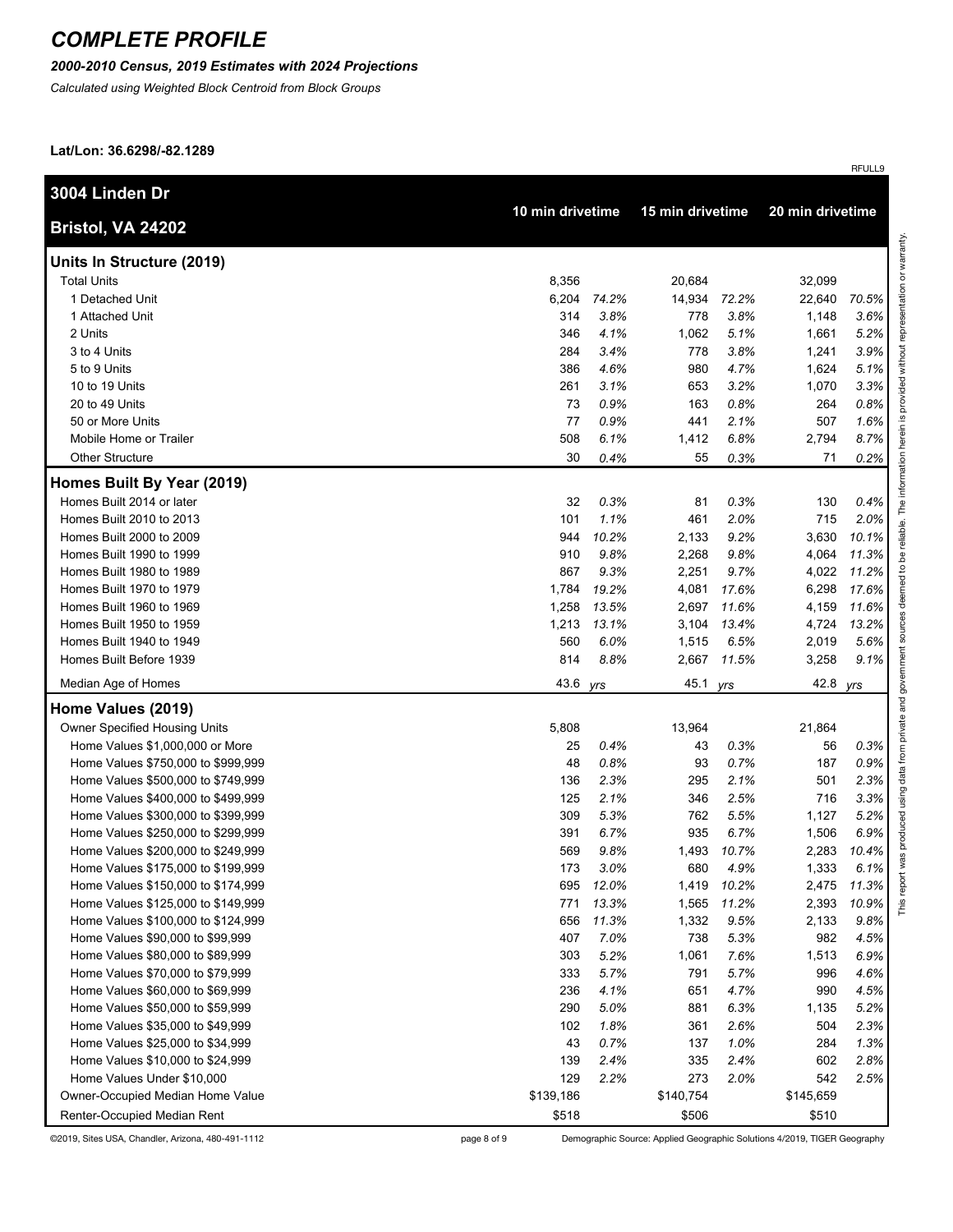#### *2000-2010 Census, 2019 Estimates with 2024 Projections*

*Calculated using Weighted Block Centroid from Block Groups*

**Lat/Lon: 36.6298/-82.1289**

| 3004 Linden Dr                                       | 10 min drivetime |             | 15 min drivetime |             | 20 min drivetime |       |
|------------------------------------------------------|------------------|-------------|------------------|-------------|------------------|-------|
| Bristol, VA 24202                                    |                  |             |                  |             |                  |       |
| <b>Total Annual Consumer Expenditure (2019)</b>      |                  |             |                  |             |                  |       |
| <b>Total Household Expenditure</b>                   | \$406.26 M       |             | \$1.02 B         |             | \$1.62 B         |       |
| <b>Total Non-Retail Expenditure</b>                  | \$214.23 M       |             | \$539.36 M       |             | \$856.62 M       |       |
| <b>Total Retail Expenditure</b>                      | \$192.03 M       |             | \$482.21 M       |             | \$766.2 M        |       |
| Apparel                                              | \$13.96 M        |             | \$35.11 M        |             | \$55.78 M        |       |
| Contributions                                        | \$12.82 M        |             | \$32.37 M        |             | \$51.57 M        |       |
| Education                                            | \$11.01 M        |             | \$27.81 M        |             | \$44.09 M        |       |
| Entertainment                                        | \$22.5 M         |             | \$56.51 M        |             | \$89.85 M        |       |
| Food and Beverages                                   | \$60.33 M        |             | \$151.64 M       |             | \$240.75 M       |       |
| Furnishings and Equipment                            | \$14.04 M        |             | \$35.2 M         |             | \$55.95 M        |       |
| Gifts                                                | \$9.48 M         |             | \$23.93 M        |             | \$38.1 M         |       |
| <b>Health Care</b>                                   | \$35.64 M        |             | \$89.59 M        |             | \$142.41 M       |       |
| <b>Household Operations</b>                          | \$15.79 M        |             | \$39.75 M        |             | \$63.18 M        |       |
| Miscellaneous Expenses                               | \$7.69 M         |             | \$19.31 M        |             | \$30.68 M        |       |
| Personal Care                                        | \$5.45 M         |             | \$13.69 M        |             | \$21.75 M        |       |
| <b>Personal Insurance</b>                            | \$2.74 M         |             | \$6.86 M         |             | \$10.93 M        |       |
| Reading                                              | \$890.41 K       |             | \$2.24 M         |             | \$3.56 M         |       |
| Shelter                                              | \$85.86 M        |             | \$216.34 M       |             | \$343.34 M       |       |
| Tobacco                                              | \$2.71 M         |             | \$6.87 M         |             | \$10.88 M        |       |
| Transportation                                       | \$73.99 M        |             | \$185.45 M       |             | \$294.81 M       |       |
| <b>Utilities</b>                                     | \$31.34 M        |             | \$78.91 M        |             | \$125.2 M        |       |
| <b>Monthly Household Consumer Expenditure (2019)</b> |                  |             |                  |             |                  |       |
| <b>Total Household Expenditure</b>                   | \$3,992          |             | \$4,005          |             | \$4,096          |       |
| <b>Total Non-Retail Expenditure</b>                  | \$2,105 52.7%    |             | \$2,114          | 52.8%       | \$2,162          | 52.8% |
| <b>Total Retail Expenditures</b>                     | \$1,887 47.3%    |             | \$1,890          | 47.2%       | \$1,934          | 47.2% |
| Apparel                                              | \$137            | 3.4%        | \$138            | 3.4%        | \$141            | 3.4%  |
| Contributions                                        | \$126            | 3.2%        | \$127            | 3.2%        | \$130            | 3.2%  |
| Education                                            | \$108            | 2.7%        | \$109            | 2.7%        | \$111            | 2.7%  |
| Entertainment                                        | \$221            | 5.5%        | \$222            | 5.5%        | \$227            | 5.5%  |
| Food and Beverages                                   |                  | \$593 14.9% |                  | \$594 14.8% | \$608            | 14.8% |
| Furnishings and Equipment                            | \$138            | 3.5%        | \$138            | 3.4%        | \$141            | 3.4%  |
| Gifts                                                | \$93             | 2.3%        | \$94             | 2.3%        | \$96             | 2.3%  |
| <b>Health Care</b>                                   | \$350            | 8.8%        | \$351            | 8.8%        | \$359            | 8.8%  |
| <b>Household Operations</b>                          | \$155            | 3.9%        | \$156            | 3.9%        | \$159            | 3.9%  |
| Miscellaneous Expenses                               | \$76             | 1.9%        | \$76             | 1.9%        | \$77             | 1.9%  |
| Personal Care                                        | \$54             | 1.3%        | \$54             | 1.3%        | \$55             | 1.3%  |
| Personal Insurance                                   | \$27             | 0.7%        | \$27             | 0.7%        | \$28             | 0.7%  |
| Reading                                              | \$9              | 0.2%        | \$9              | 0.2%        | \$9              | 0.2%  |
| Shelter                                              | \$844            | 21.1%       | \$848            | 21.2%       | \$867            | 21.2% |
| Tobacco                                              | \$27             | 0.7%        | \$27             | 0.7%        | \$27             | 0.7%  |
| Transportation                                       | \$727            | 18.2%       | \$727            | 18.2%       | \$744            | 18.2% |
| <b>Utilities</b>                                     | \$308            | 7.7%        | \$309            | 7.7%        | \$316            | 7.7%  |

©2019, Sites USA, Chandler, Arizona, 480-491-1112 page 9 of 9 Demographic Source: Applied Geographic Solutions 4/2019, TIGER Geography